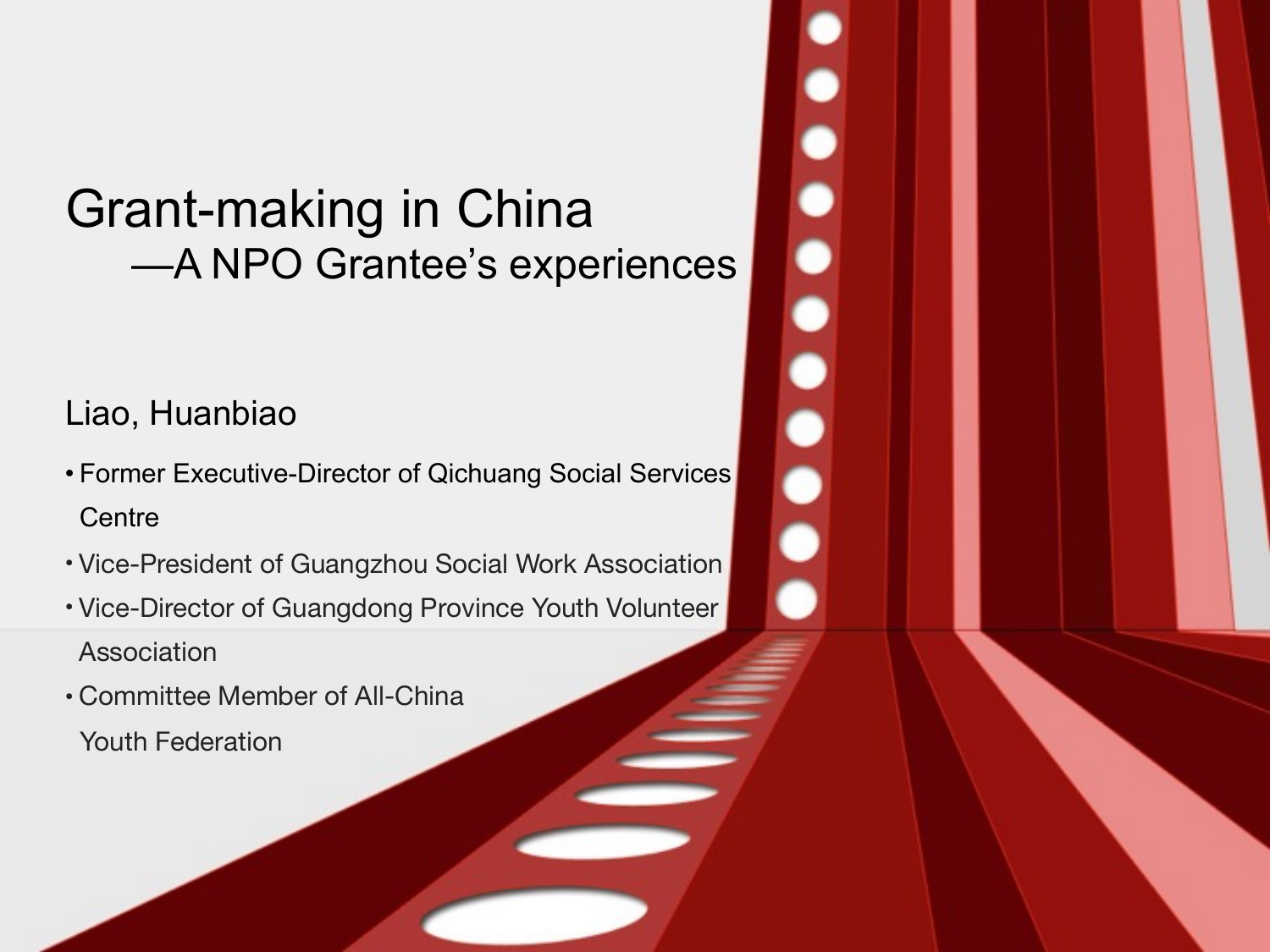## About Qichuang

Qichuang (QC) Social Services Centre:

- Guangzhou, Foshan, Zhongshan (Pearl River Delta in Guangdong Province)
- Wenchuan, Mianyang (Area affected by Earthquake in Sichuan Province)
- 1st social services lab in Guangzhou in 2008
- 54 service units, 234 full-time staffs (until 2015/10/31)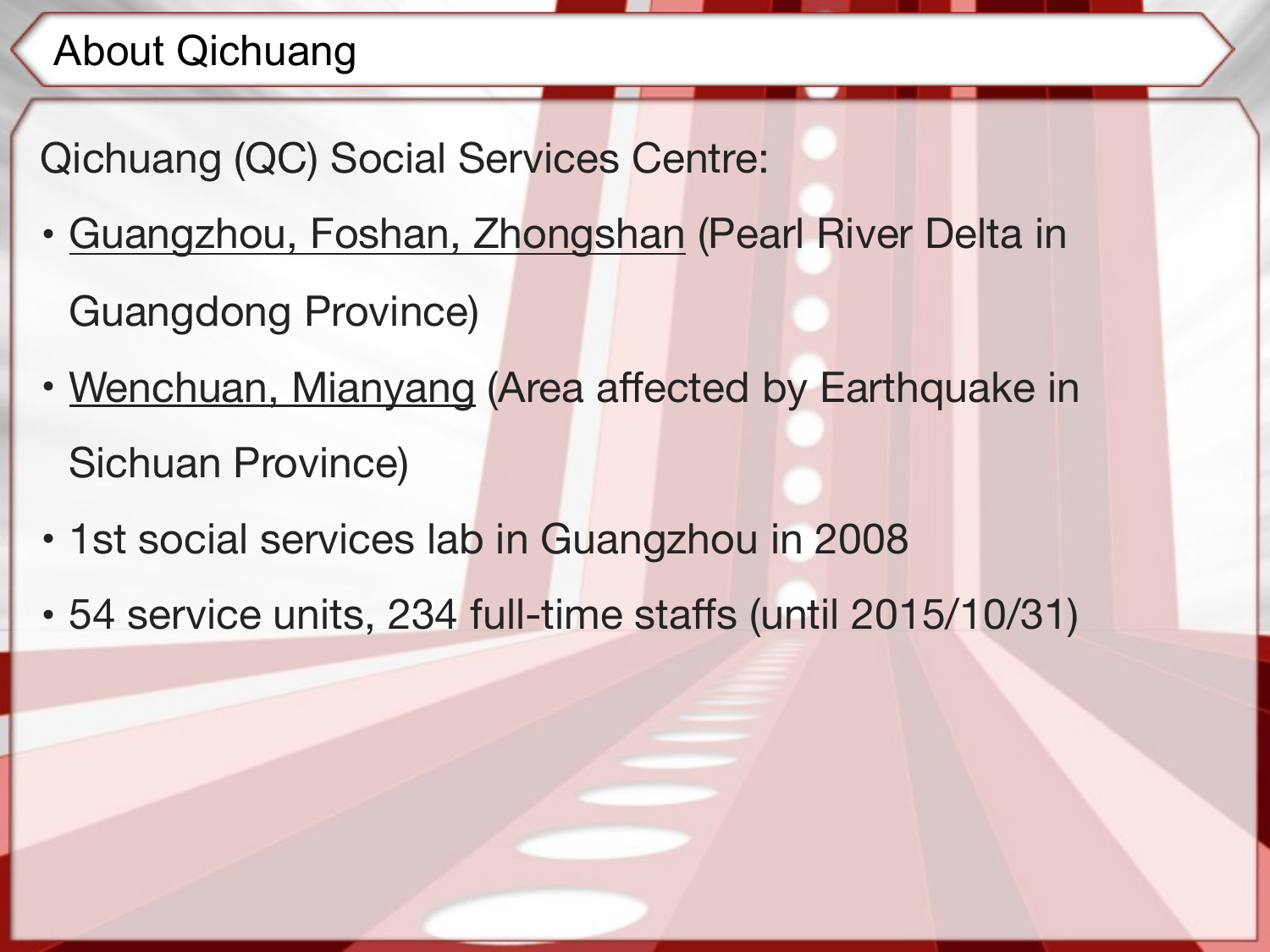

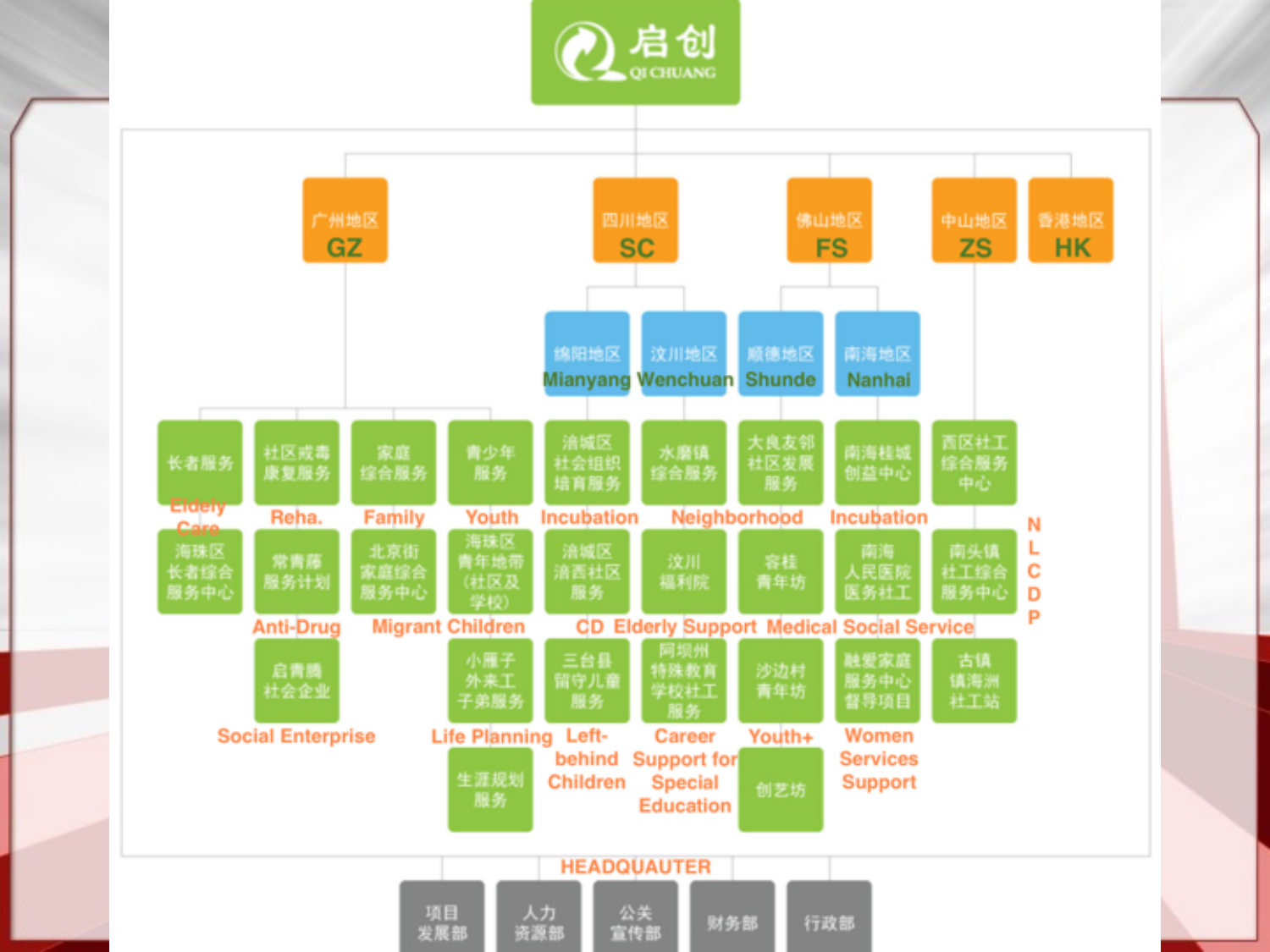## Qichuang's Financing

- On general:
	- Government: 77%
	- Funds & Donations (Firms and Personal): 15%
	- Self-financing: 8%
- More info.:
	- http://www.qichuang.org/zh-cn/page/financial-report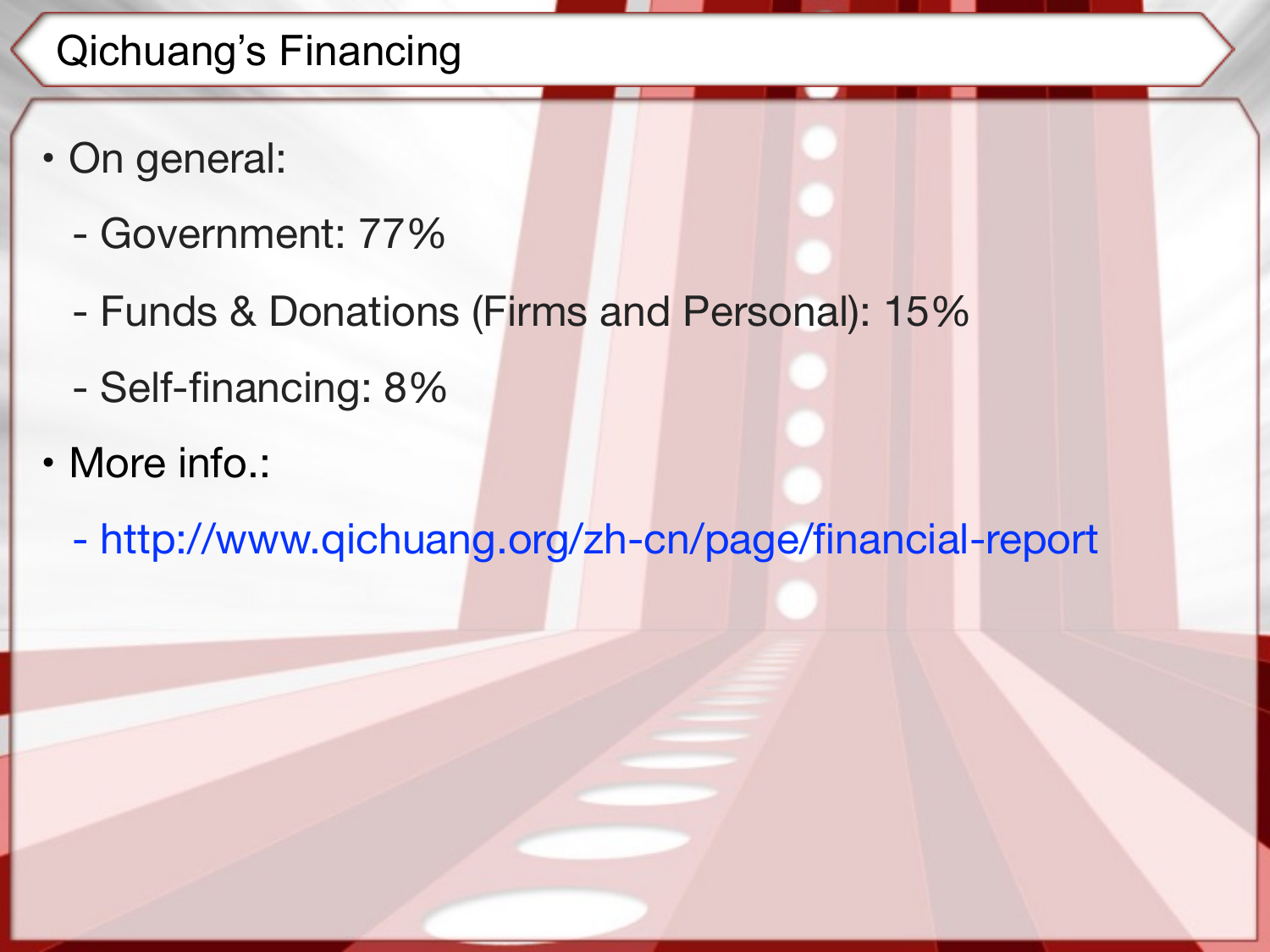#### Grantee's Perspective before Grant-making

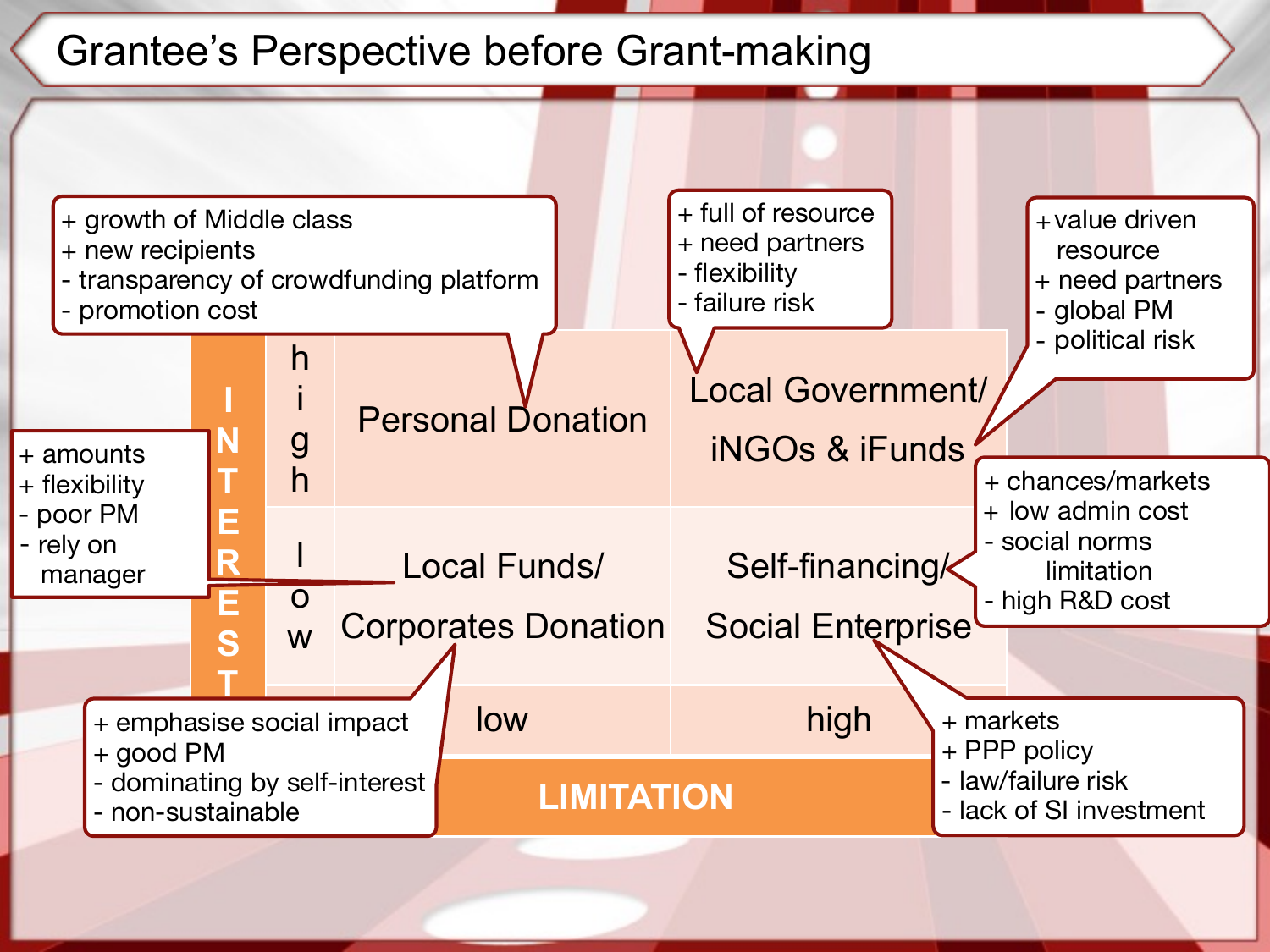# Strategy of Grant-making (as a Social Services Lab)

|                                                      | high<br>low<br><b>OUTPUTS</b> |                                            |                                                |
|------------------------------------------------------|-------------------------------|--------------------------------------------|------------------------------------------------|
| $\mathbf C$<br>$\overline{O}$<br>M<br>E <sub>S</sub> | $\mathbf O$<br>W              | Local Funds/<br><b>Corporates Donation</b> | Self-financing/<br><b>Social Enterprise</b>    |
| $\mathbf O$<br>$\bigcup$                             | h<br>$\frac{g}{h}$            | <b>Personal Donation</b>                   | Local Government/<br><b>iNGOs &amp; iFunds</b> |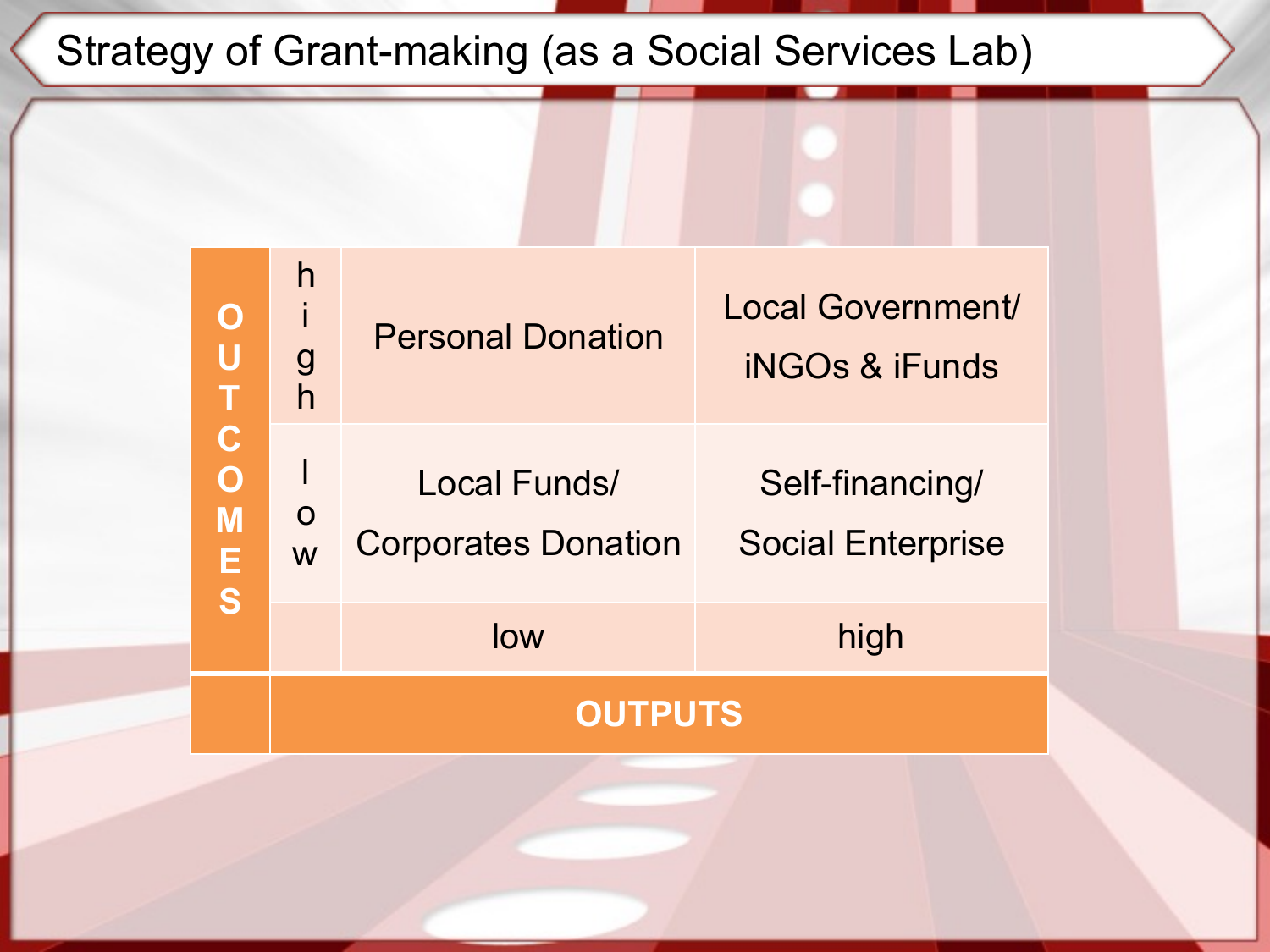### Strategy of Cooperating with Gov'

- Partnership: turn 'THEY' into 'WE'(gov's interests in blue)
	- + Attitude: we want innovation of social change
	- + Behaviour: we collaborate and share responsibility
	- + Cognition: we are socially official human being
	- + Declare: they are not bad and good enough
	- + Emotion: urgent, try, calm down
	- = don't cooperate with officials without interests in blue
	- = turn 'GUANXI' into 'professional RELATIONSHIP'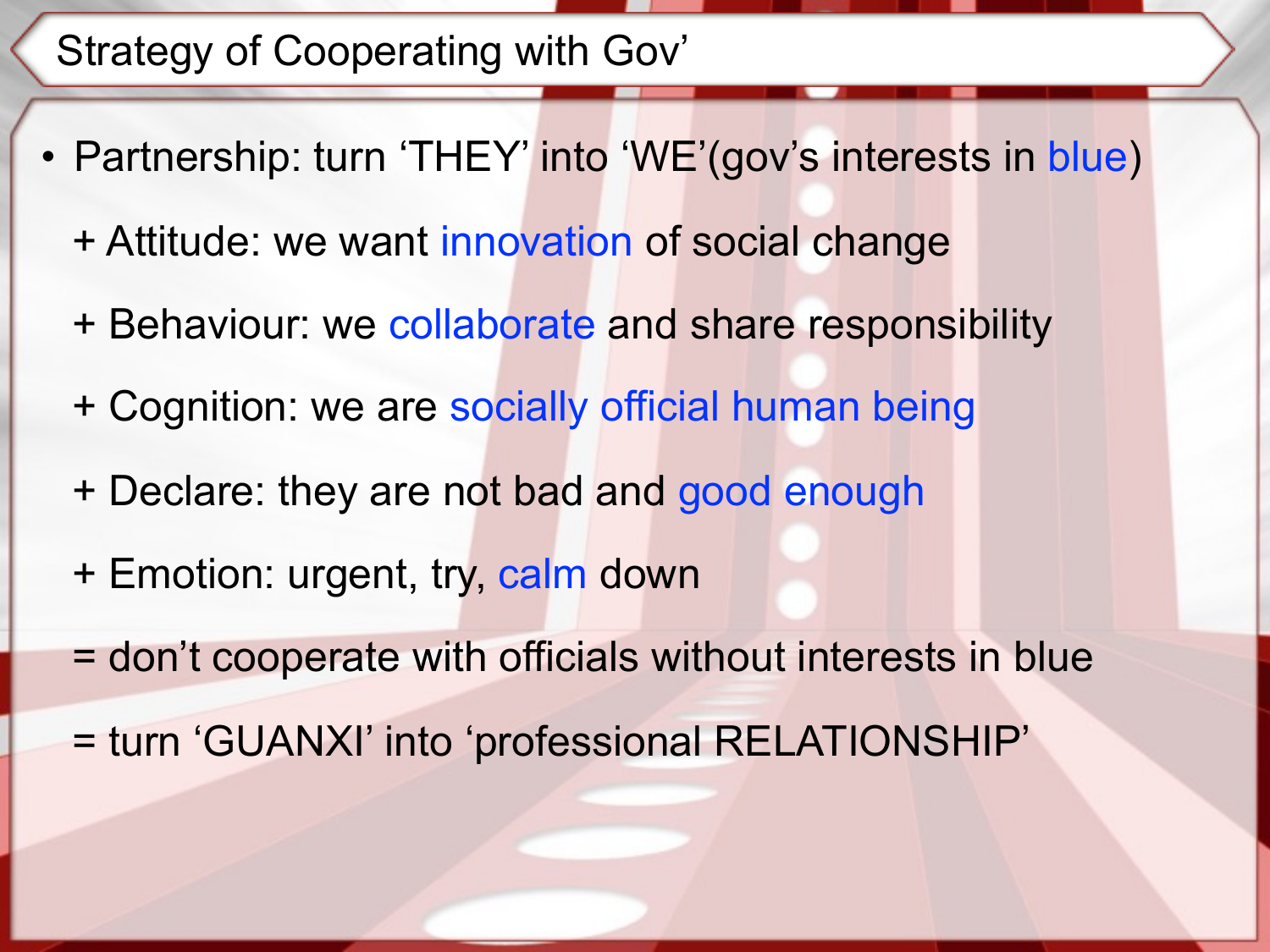#### Strategy of Cooperating with Gov' (cont'd)

- Products: all related to Outcome Evaluation/Impact + resources, events: to help Gov' reflect + services models: to influence policy making e.g.: Youth iFSCN; Migrant Children CE; Elderly CCCN; + services standards: to protect the sustainability e.g.: GZ IFSC/Youth; FS MSW
	- = Renew products every service phrase
	- = Reengineering mechanism before every crisis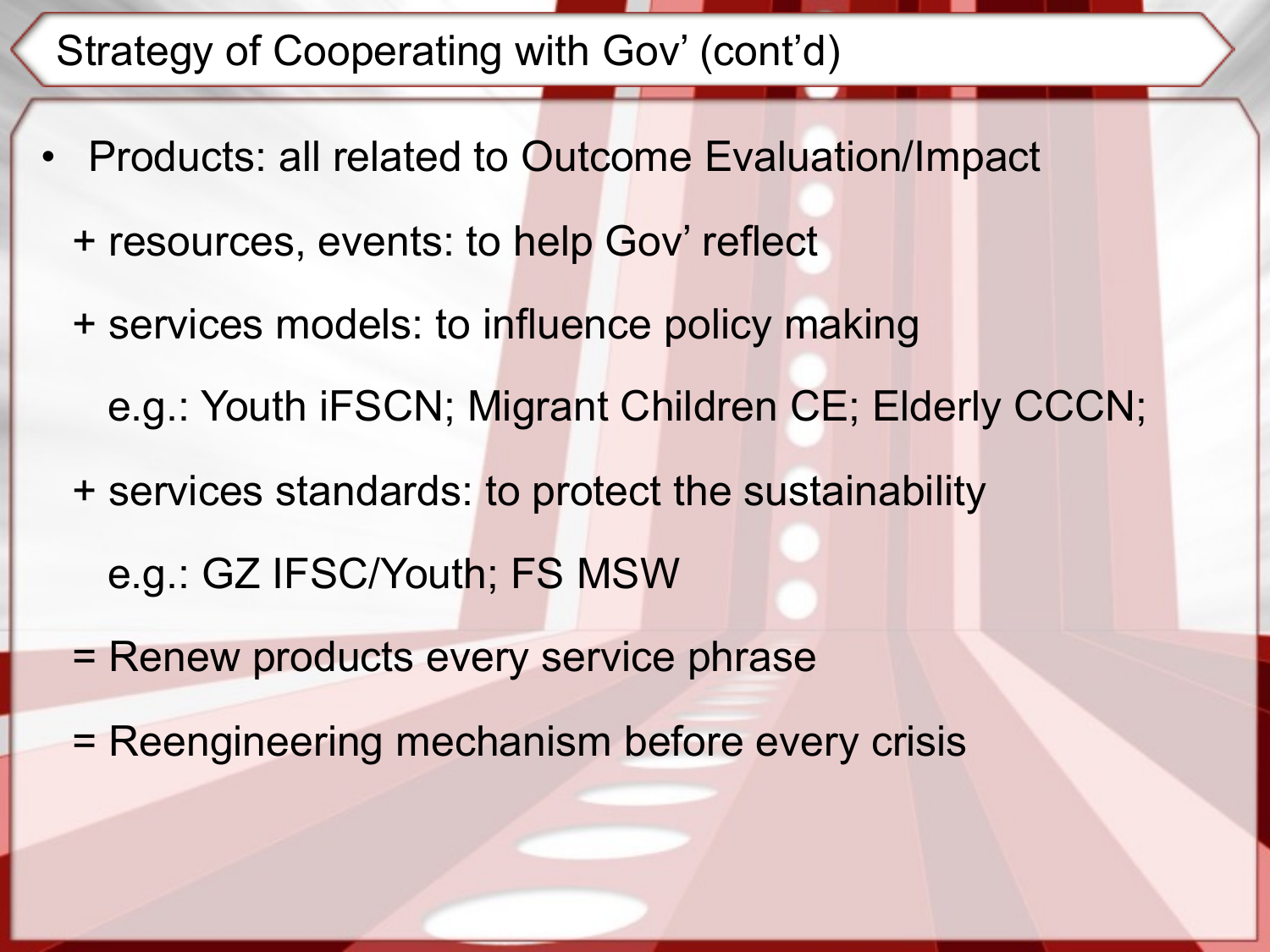### Challenge of Cooperating with Gov'

- Diamond principles:
	- + change every 3-day: Clear Cutting (contract)
	- + uncertainty: Clarif(t)y again and again
	- + give you some Colors: plan B…X
	- + both sides are too self-Confidence: look around together
	- = if you don't engage with Gov', they will become themselves: setting up GoNGO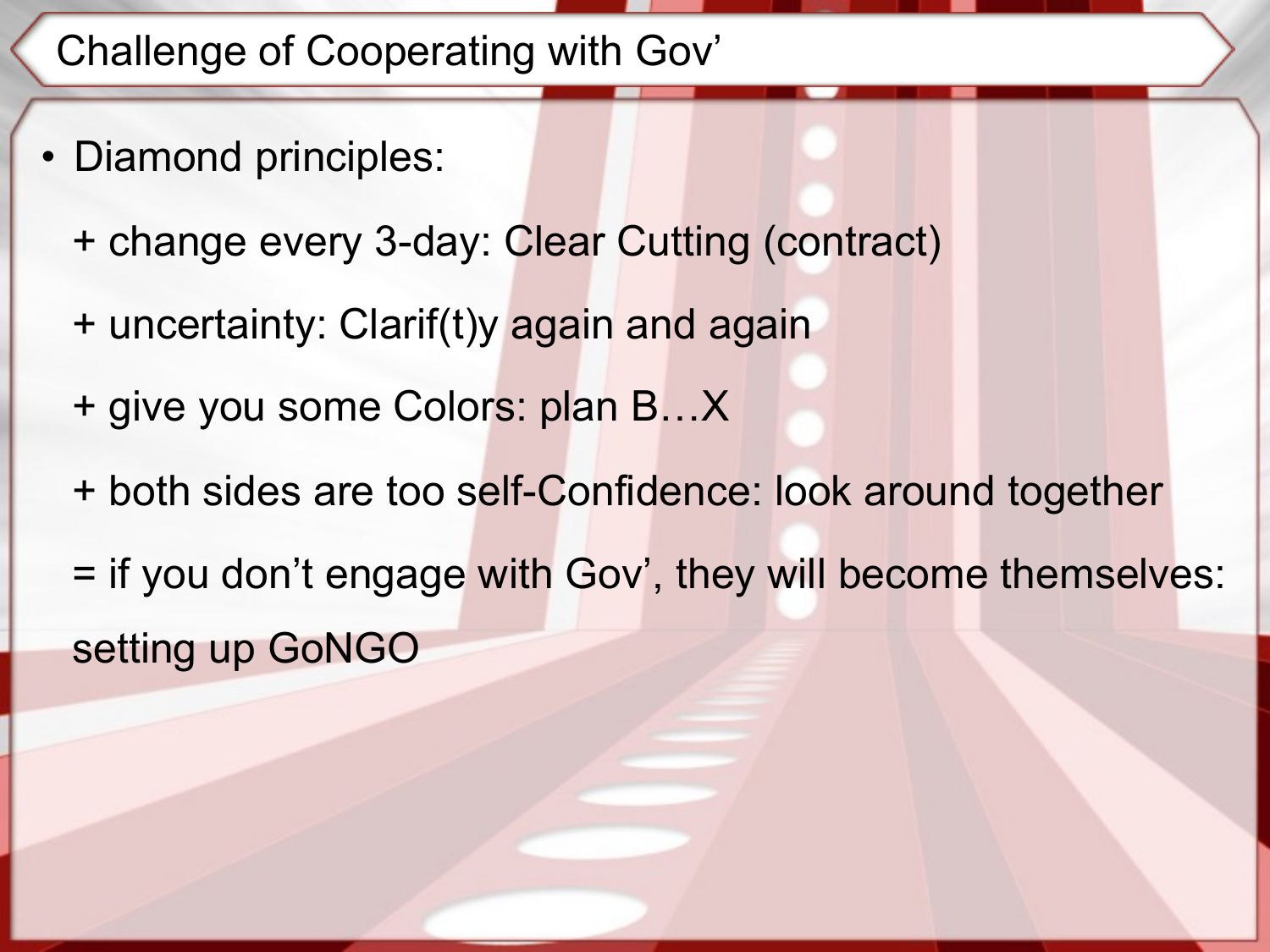## Strategy of Fund-rising

- Profit Awareness: set up office nearby them: HongKong + Who?
	- Transnational Corporations (Funds): HSBC, KPMG, 星岛
	- Funds (NGO/personal) in/from HK/MAC: WV, 陈登
	- Chinese Bosses (Funds) with HK background: EMpower(HK), 春桃
	- Personal Donation (crowdfunding platform): 益动广东
	- + Whom/ for What?
		- Staff engagement
		- related/potential Customers
		- related Clients with less resources
	- + Why/How? Things should be INNOVATED!!!
		- HR/PR oriented
		- Social problems focusing
		- Social impact investment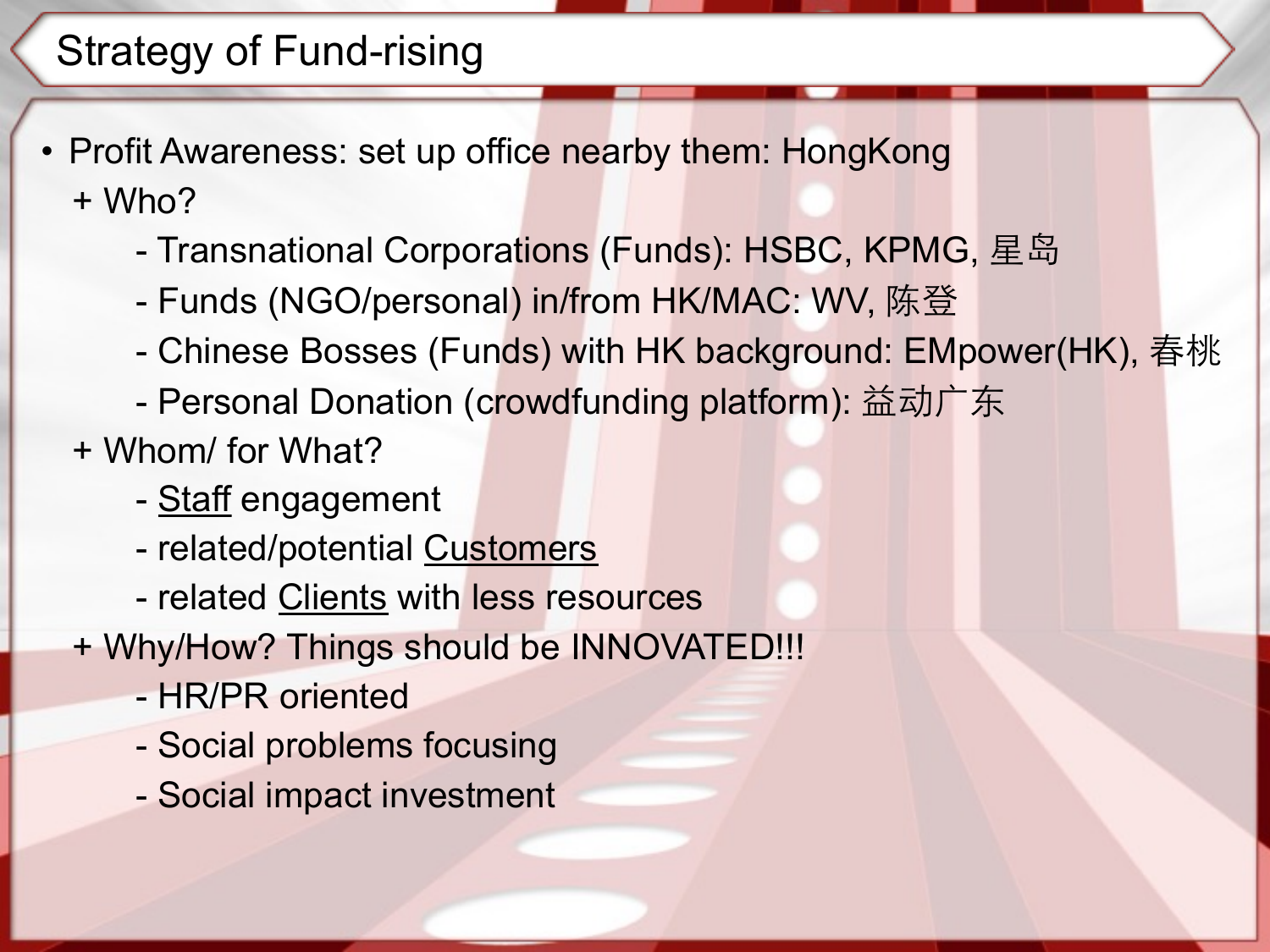## Challenge of Fund-rising

- Pay (donate) in a engagement sense
	- + donor sometimes dominate some projects: create co-work space before
- Play new games
	- + not for long term vs. sustainability: new products in new phrase
- Poor project management

+ too global / too local, how to get glocalisation: committee of management board as a buffer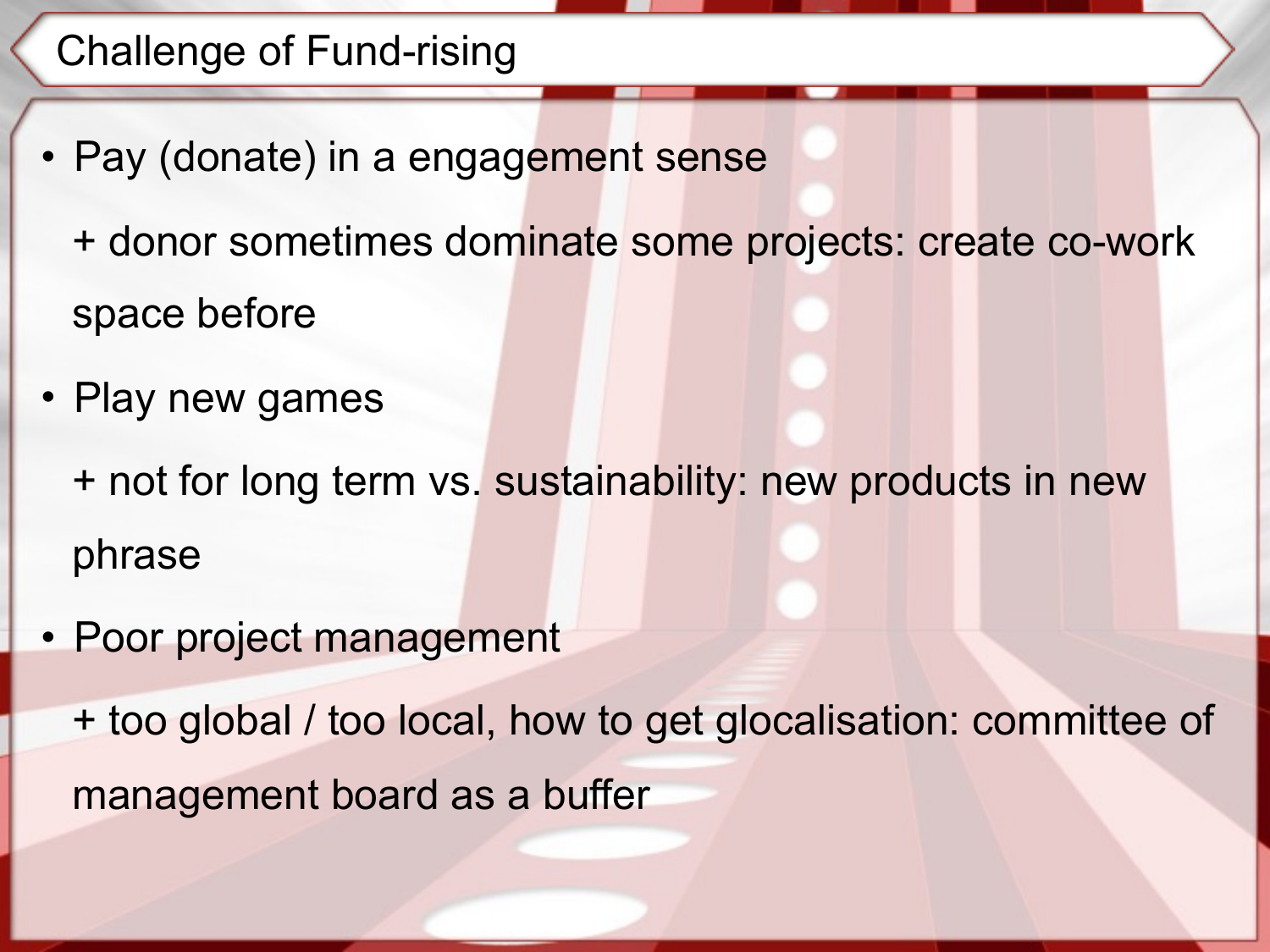## Strategy of Self-financing

- Added-value first, economic effects not the most important + Product (Senior Staff & service model is the most important capital)
	- Training on services development, brand building
	- Research and advocate projects
	- + Price
		- maximise the knowledge capital and minimise the R&D and TRAINING cost
		- Integrate broken T&R fee (Funds & Gov') into the lab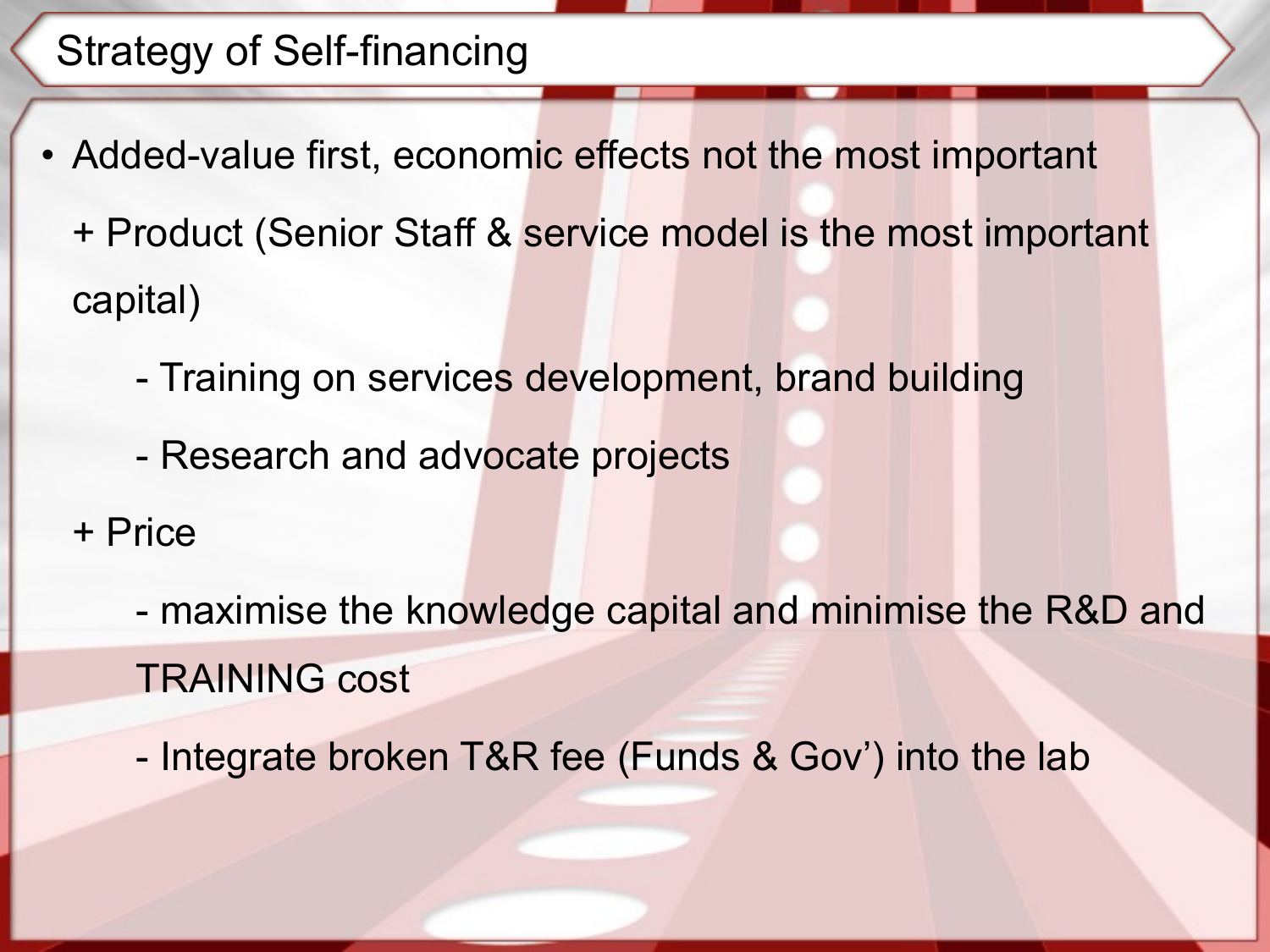## Challenge of Self-financing

- Product-Chain relies on the uncontrollable elements: human
- Big market but too much competitors
- Dual-rational management
	- + Social services
	- + Corporates